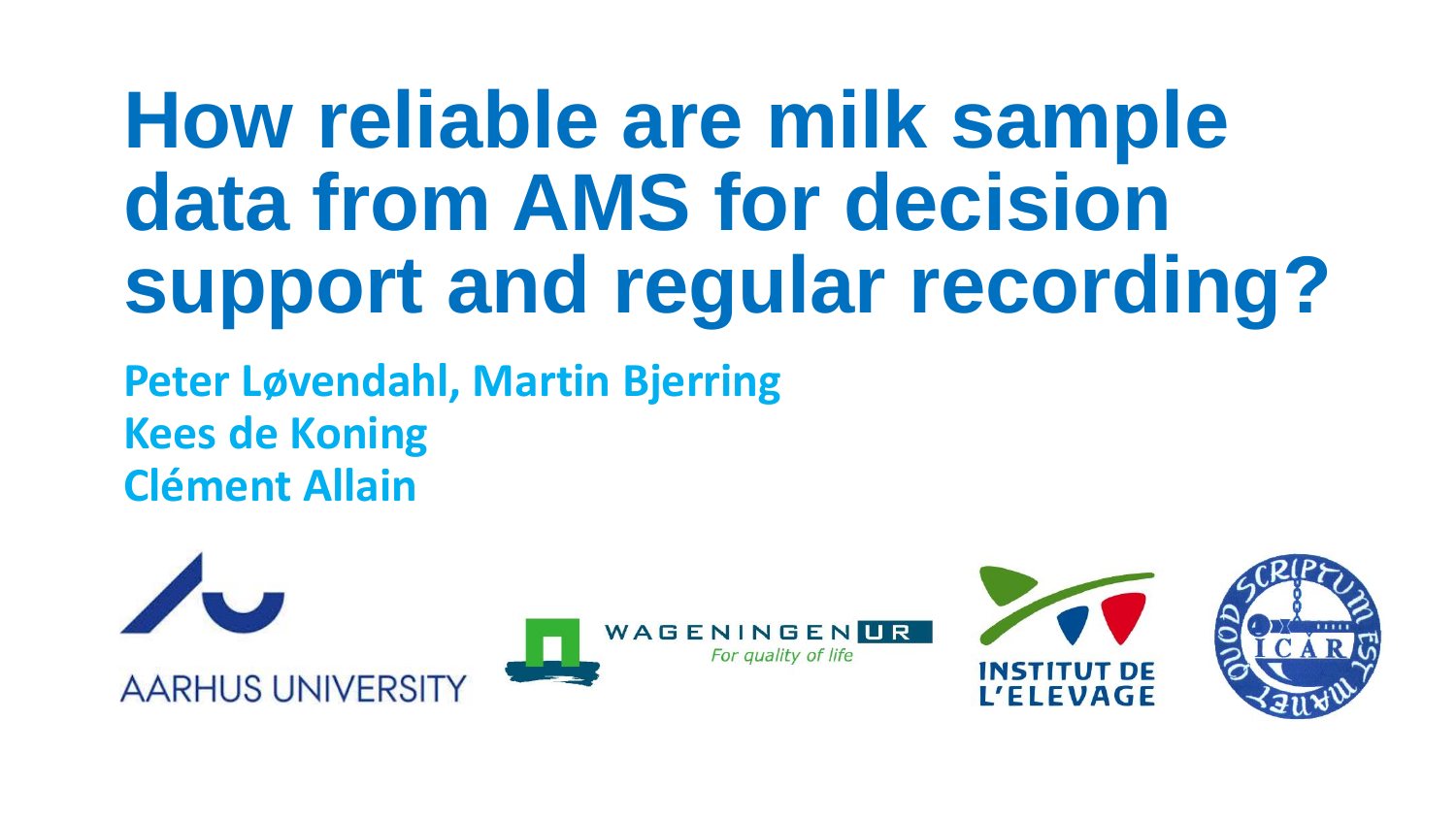# **Are AMS data reliable?**

• **Yes, mostly**

*But:*

- **Carry-over in milk samples may disturb results**
- **Carry-over between 2 and 20% was detected**
- **Problem is accelerated by single sample per test-day**
- **Carry-over test is missing in ICAR guidelines**

*This talk:* **A new and effective AMS carry-over test**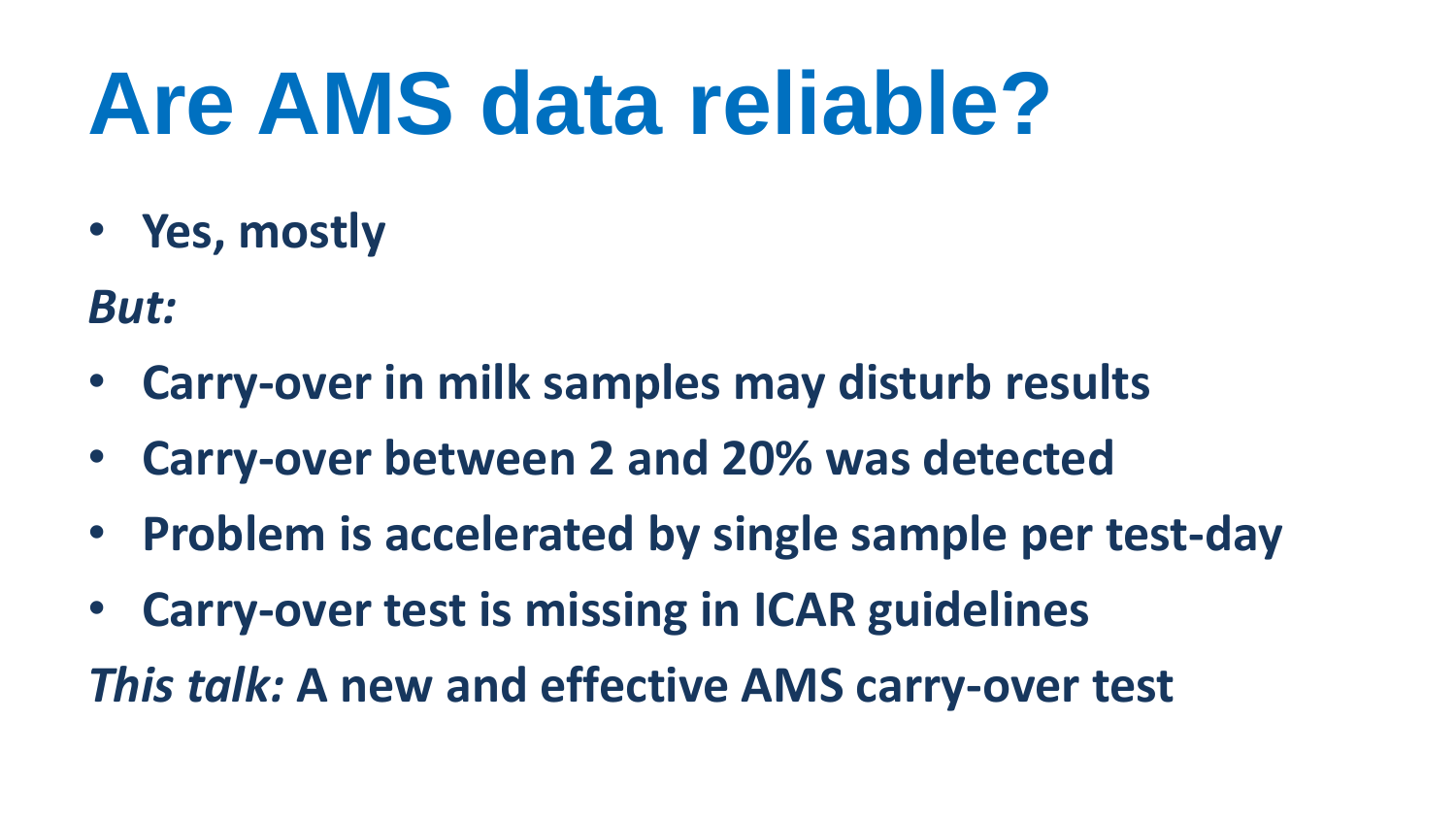# **What is carry-over?**

Milk from a new milking is mixed with milk from the cow(s) milked just before

Residues in pipes, tubes, pump houses

AMS is complex => more residues are possible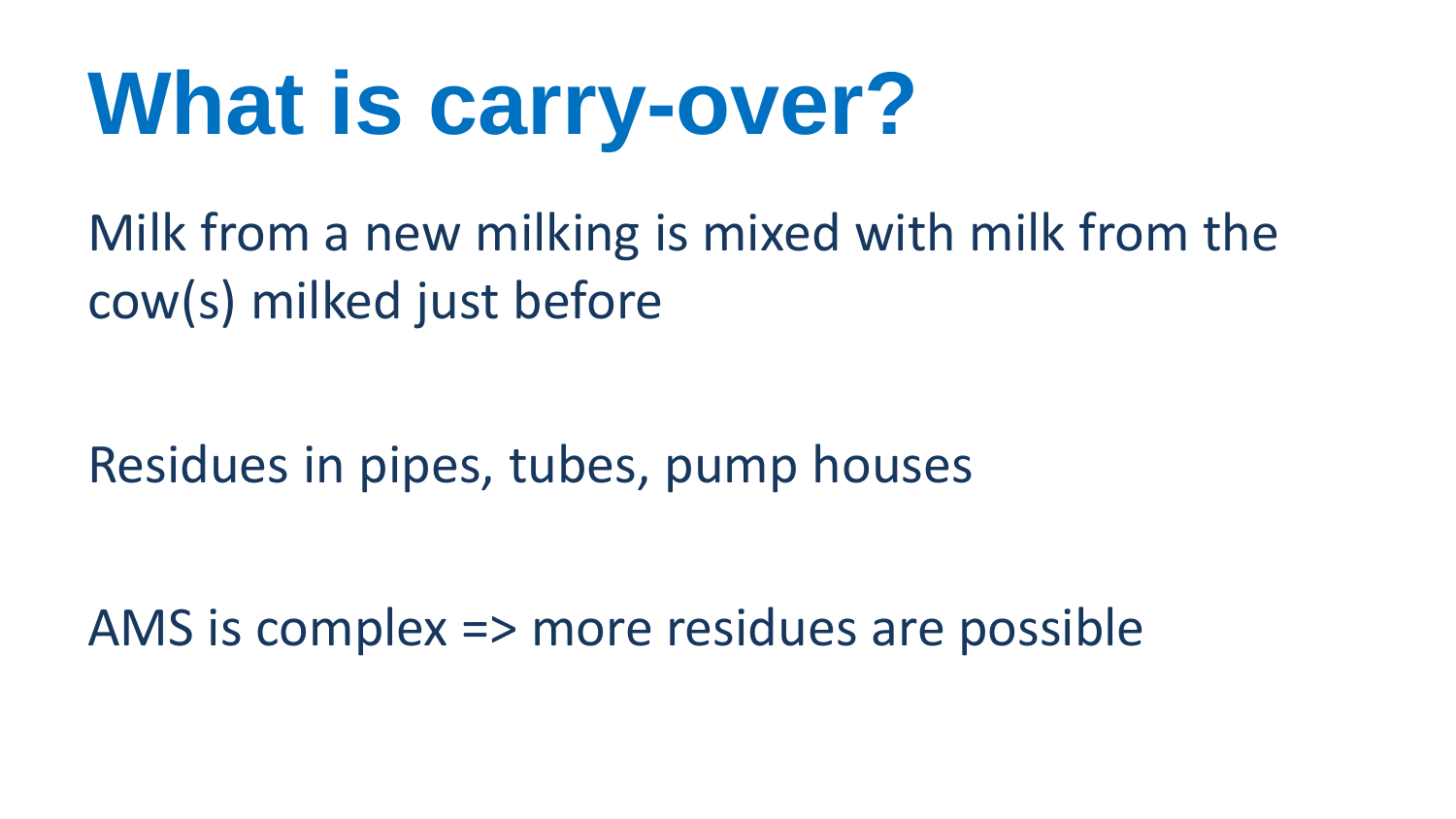### **Visual cause of carry-over**

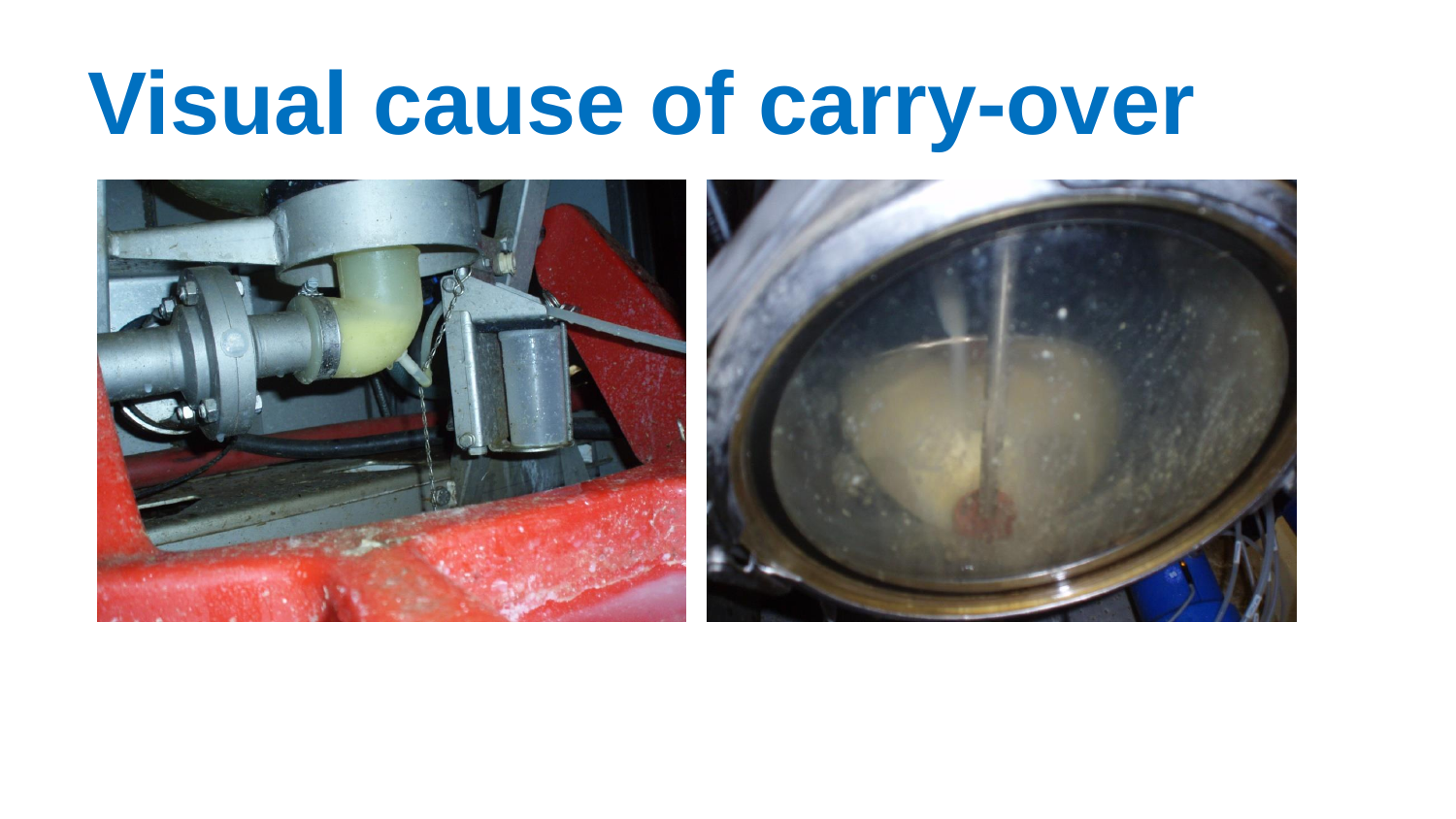# **Carry-over example - SCC**

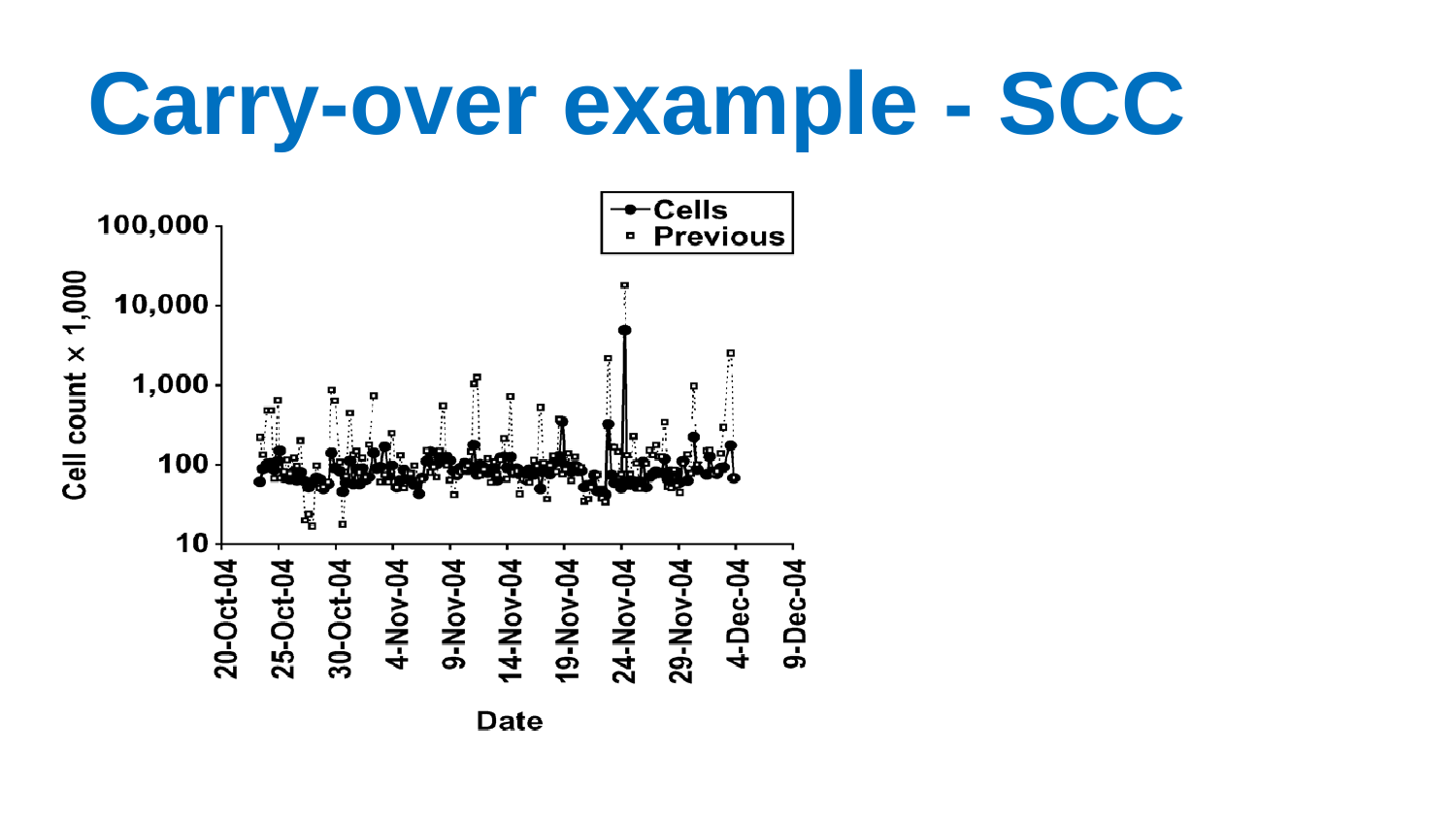# **Consequences of carry-over**

- Errors on fat percentage
- Errors on cell counts
- **False alarms on PCR and ELISA**
- Need for repeated sampling
- Increased cost of recording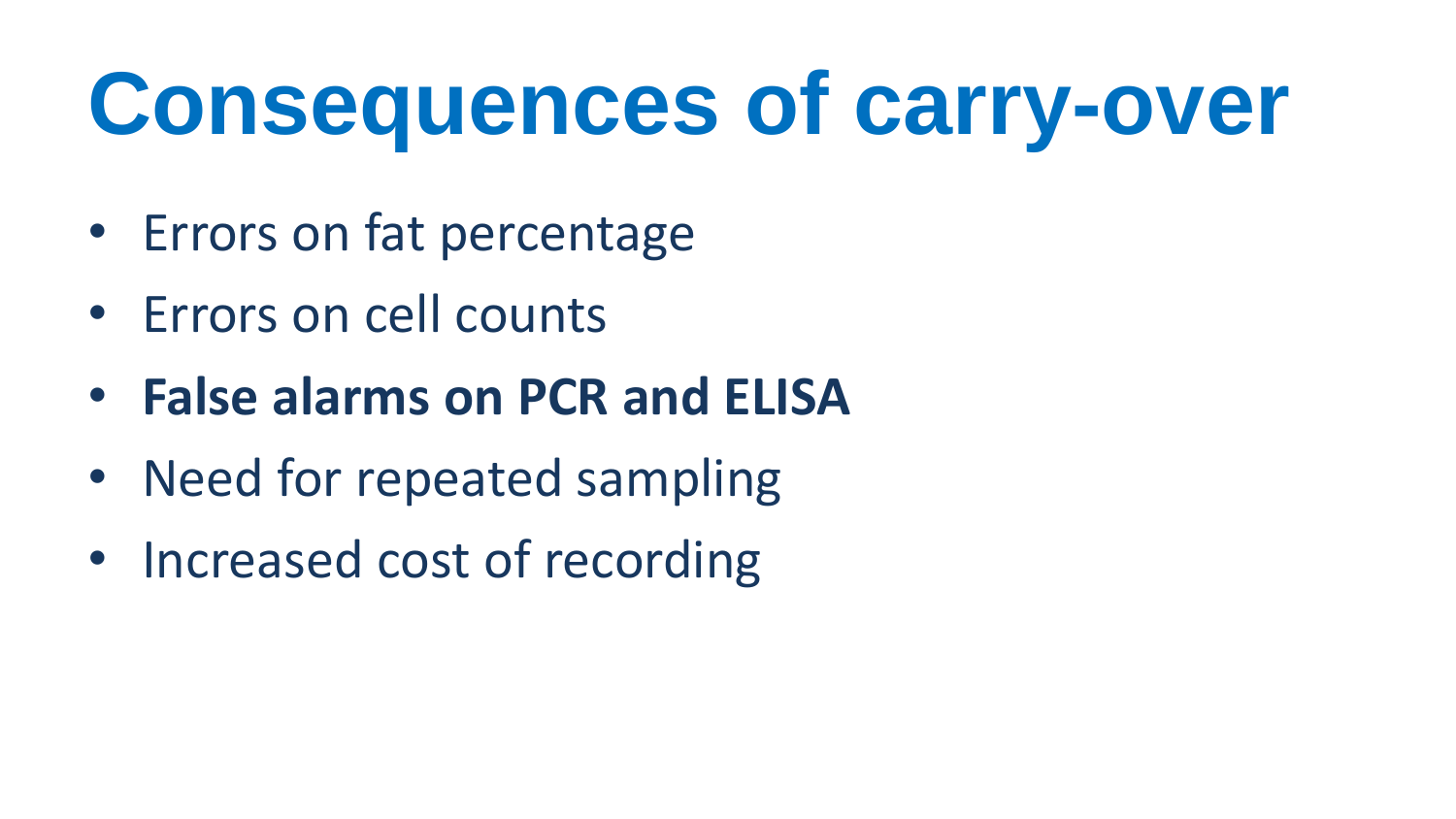# **Estimation of carry-over**

- Statistical approach<sup>1</sup>,
	- Many samples needed
	- Complex data handling
- Tracer, coloured milk<sup>2</sup>
	- 1 day test, fast result
	- Detached, no cows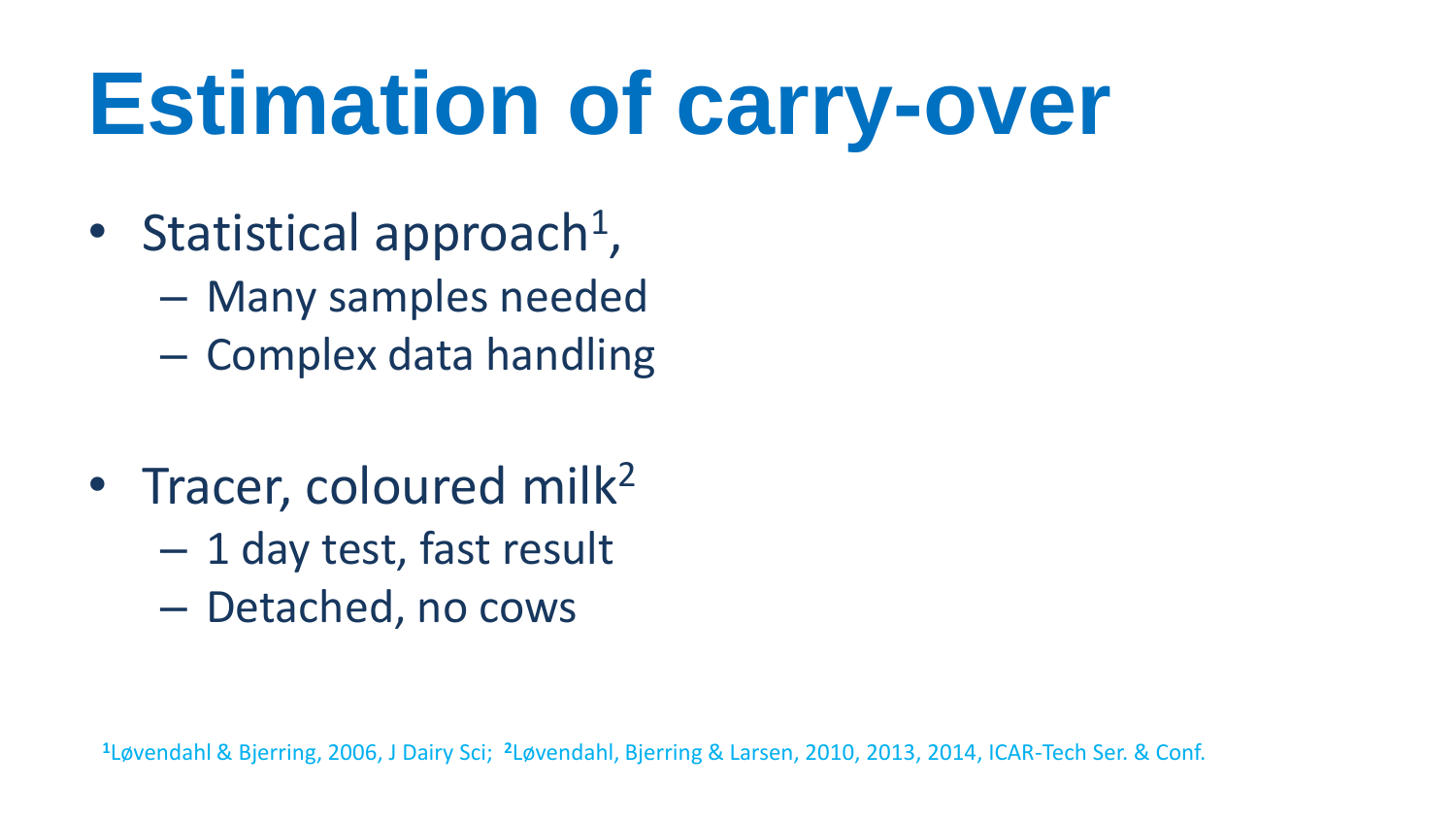# **Testing method – using tracer**

#### **Protocol**

Prepare warm "phantom milk": **180 L pure/ white + 180 L tracer/ yellow**

 *Detach AMS* **Phantom milkings: 2X tracer + 2X pure Repeat milkings at 6, 10, 10, 16, 30 Kg**  *Clean AMS - Re-connect AMS*

**Analyse samples: UV-Blue - fluorescence** Calculate carry-over

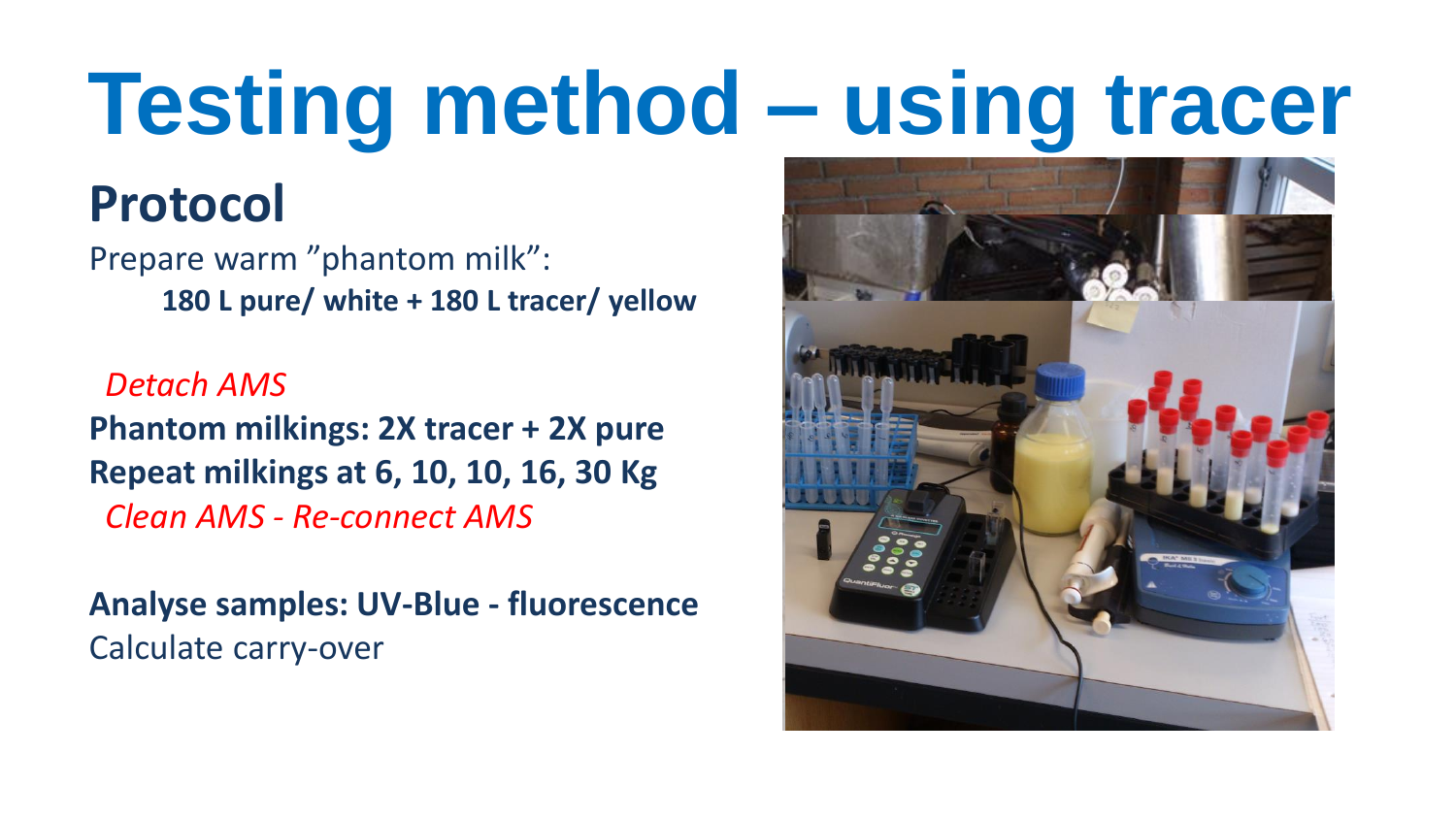## **Some test results**

| <b>Equipment</b>    | <b>Volume (N)</b> | <b>CO%, AY73</b> | <b>CO%, 4MeU</b> | <b>Average</b> |
|---------------------|-------------------|------------------|------------------|----------------|
| 1.A AMS Standard    | 5(1)              | 8.4              | 8.5              | 8.5            |
|                     | 8(3)              | 3.3              | 2.8              | 3.1            |
| 1.B                 | 8(6)              | 6.7              | 7.2              | 7.0            |
| 2 AMS Unadjusted    | 5(2)              | 17.0             | 16.9             | 17.0           |
|                     | 8(1)              | 20.0             | 19.7             | 19.9           |
| 3 AMS Well adjusted | 6(1)              | 3.1              | 4.6              | 3.9            |
|                     | 8(6)              | 2.1              | 2.5              | 2.3            |
| 4 AMS Modified      | 6(2)              | 10.5             | 10.0             | 10.3           |
|                     | 8(3)              | 11.2             | 11.8             | 11.5           |
| 5 Conventional      | 8(6)              | 3.3              | 3.7              | 3.5            |

#### *A reasonable upper limit of carry-over could be 4 %*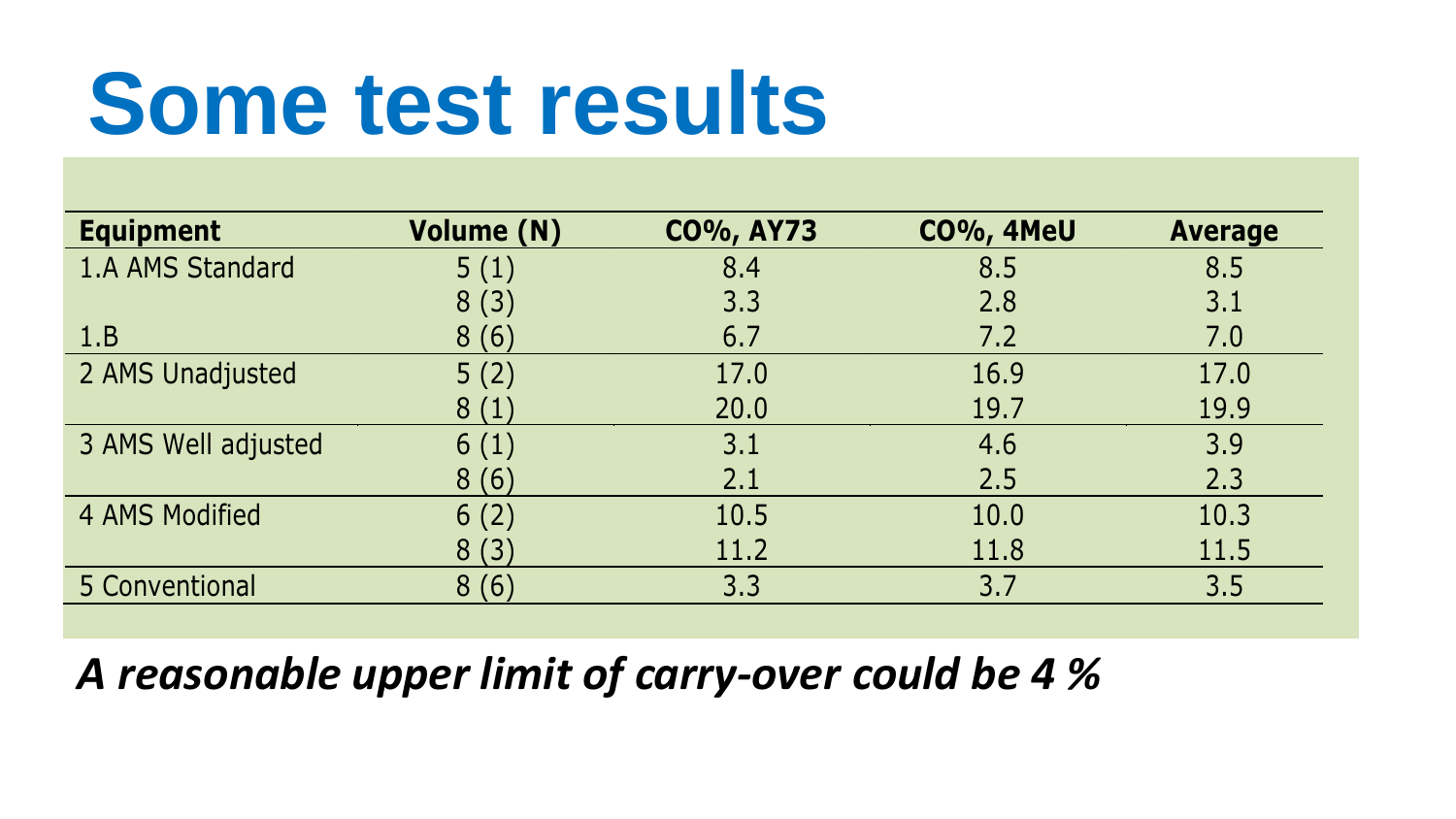## **Leeuwarden workshop**

*Hands on trying the protocol Analyze samples Calculate results Identify problems Prepare for "final" version of ICAR testing protocol*

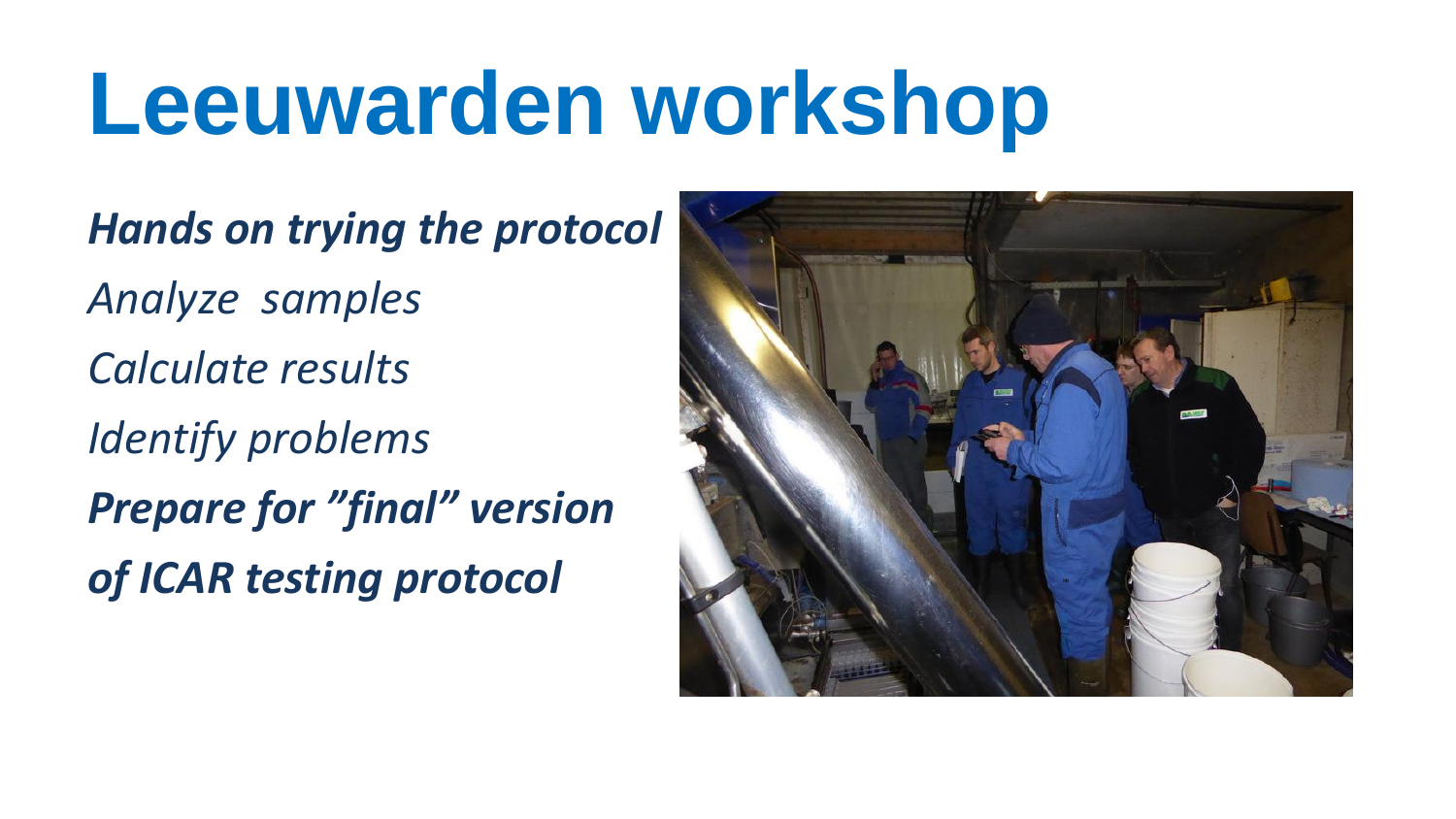# **Way ahead …**

- **ICAR** to use the test for 1 yr, closed results
- **ICAR** to use the test openly, 1 yr
- The test results become part of the official approval

- *Manufacturers:* Design of new integrated AMS samplers with little carry-over
- *Users:* Rebuild of existing AMS to reduce carry over? Effective, but may give small BIAS on fat percent  $\mathcal{O}/\mathcal{O}$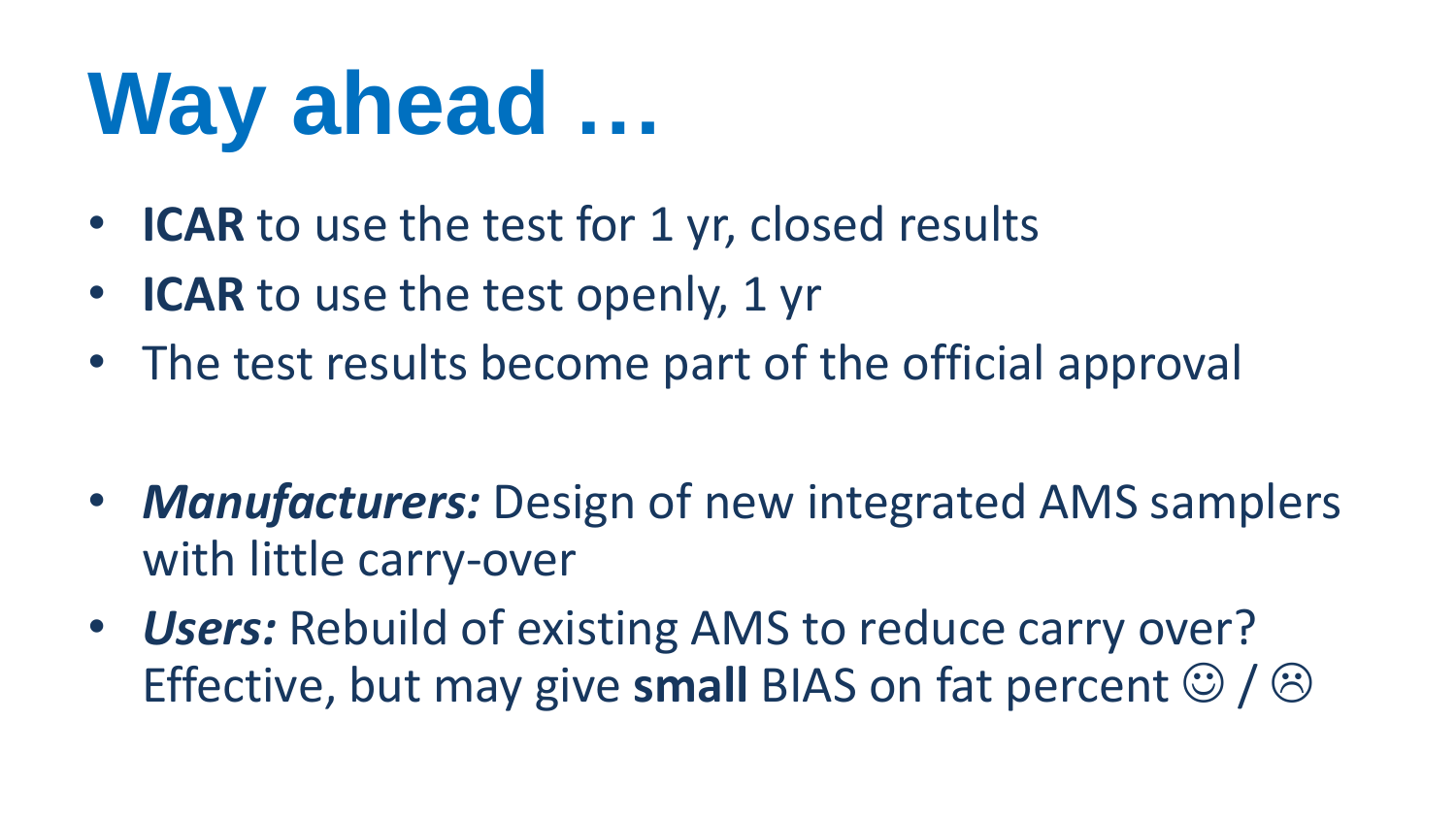### **Effects of re-build –**

#### Monitoring data from Danish Cattle Research Center - Foulum

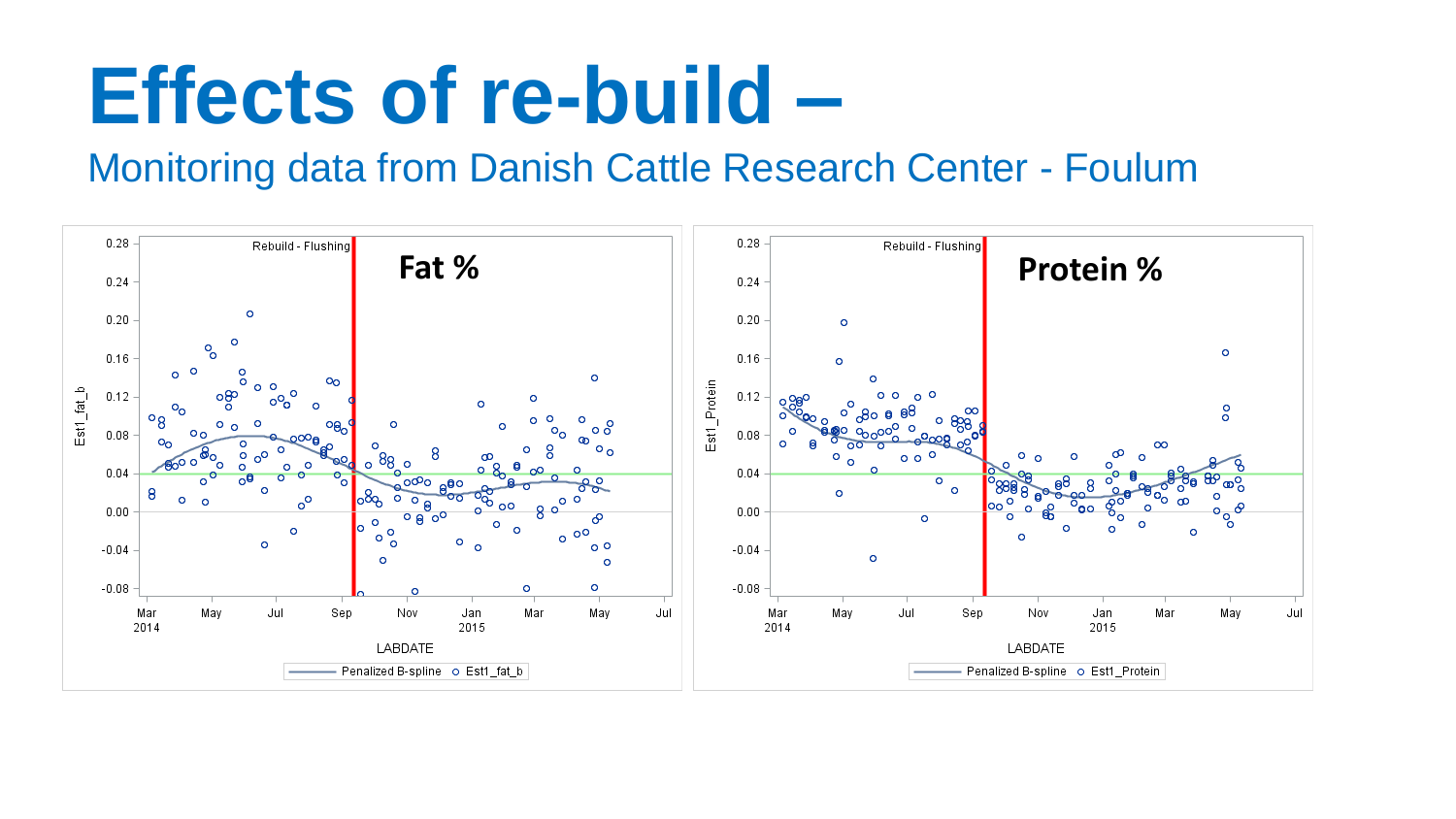# **The fast track – to do now!**

- Existing equipment can be adjusted
- Well adjusted AMS have lower carry-over
- Existing equipment need repeated adjustment as part of normal service
- Recording personnel should check adjustments as a service to herd managers